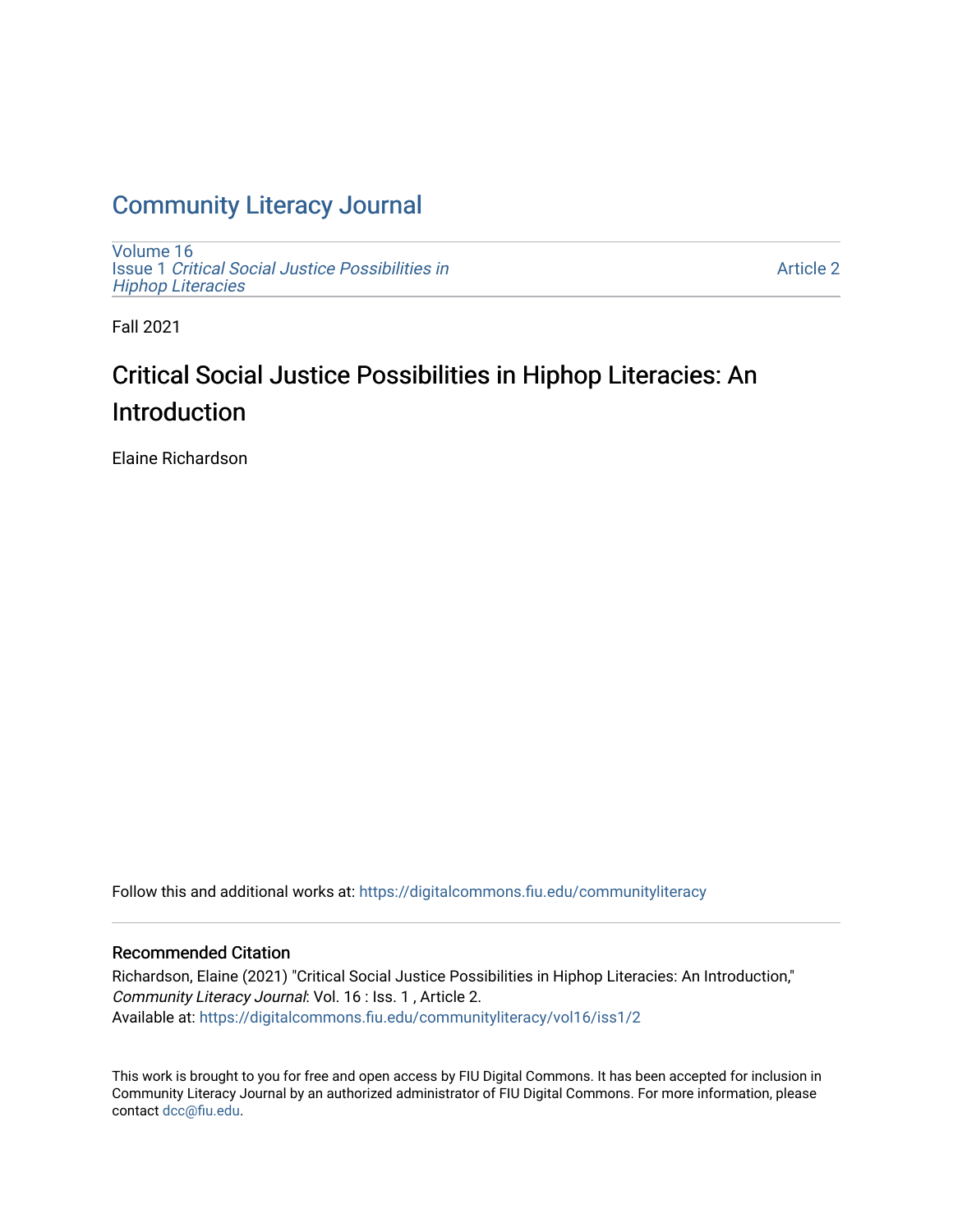## **Critical Social Justice Possibilities in Hiphop Literacies: An Introduction**

### *Elaine Richardson with Steve Lessner*

If phop manifested during the Black Power Era. Black Studies scholars assert that Hiphop pedagogy is useful when locating Black diaspora movement for liberation (Saucier &Woods). Hiphop is inextricably bound to Black Lives that Hiphop pedagogy is useful when locating Black diaspora movement for liberation (Saucier &Woods). Hiphop is inextricably bound to Black Lives Matter (BLM) era of the freedom struggle. The Black Lives Matter Hiphop generation is shaping freedom in their own terms, sounds, and likeness (Cohen). Begun by Alicia Garza, Opal Tometi and Patrisse Khan Cullors in 2013 as a hashtag after the vigilante murder of Trayvon Martin, these loving and powerful Black queer women started a movement, emphasizing the sanctity of all Black life, prioritizing the most marginalized ones. The global Black Lives Matter (BLM) movement provides synergy for Hiphop [and others] to develop coherent political frameworks to demand long overdue justice.

However, some artists such as Kanye West, Lil Wayne, Waka Flocka Flame, 50 Cent, and others, appeared to be going down on the wrong side of history in their support of Donald Trump in the 2020 Presidential campaign. These rappers backed Trump, despite his support of white supremacist groups, confederate monuments, police brutality, anti-Black Lives Matter tactics, failures around Covid-19, which cost disproportionate loss of Black and Brown lives, and backlash against the first Black president-Barack Obama. (McGrady) Hiphop and Trump make for strange bedfellows. We see these artists as wasting their clout on Trump. Barack Obama called upon Jay-Z to support his campaign and the rest is history. Speaking to CNN political analyst, Michael Smerconish, about Kanye West's support of Trump, Meek Mill expresses shock and disappointment:

…Kanye came out of nowhere and just went red hat, and that was kind of against everything we represent. I don't know what he represents, but coming up in the Hiphop community, we came up fighting, and fighting for our rights for a long time, and what that red hat represents don't really represent what we've been fighting for our whole lives. (https://www.cnn.com/videos/ tv/2018/12/01/meek-mill-on-prison-reform-kanye-new-album.cnn)

Whether some members of the Hiphop community are misguided or only focused on their own individual success, at the same time, the Black Lives Matter Hiphop generation is striving for collective progress. In response to Derek Chauvin's very public horrific nonchalant knee-to-the-neck murder of George Floyd, that went viral, a renaissance in Black art for social justice re-emerged alongside protests across the nation and the world. Amanda Gorman, in a discussion with Michelle Obama, emphasizes that the renaissance in Black art, in fashion, music, dance, visual arts, and all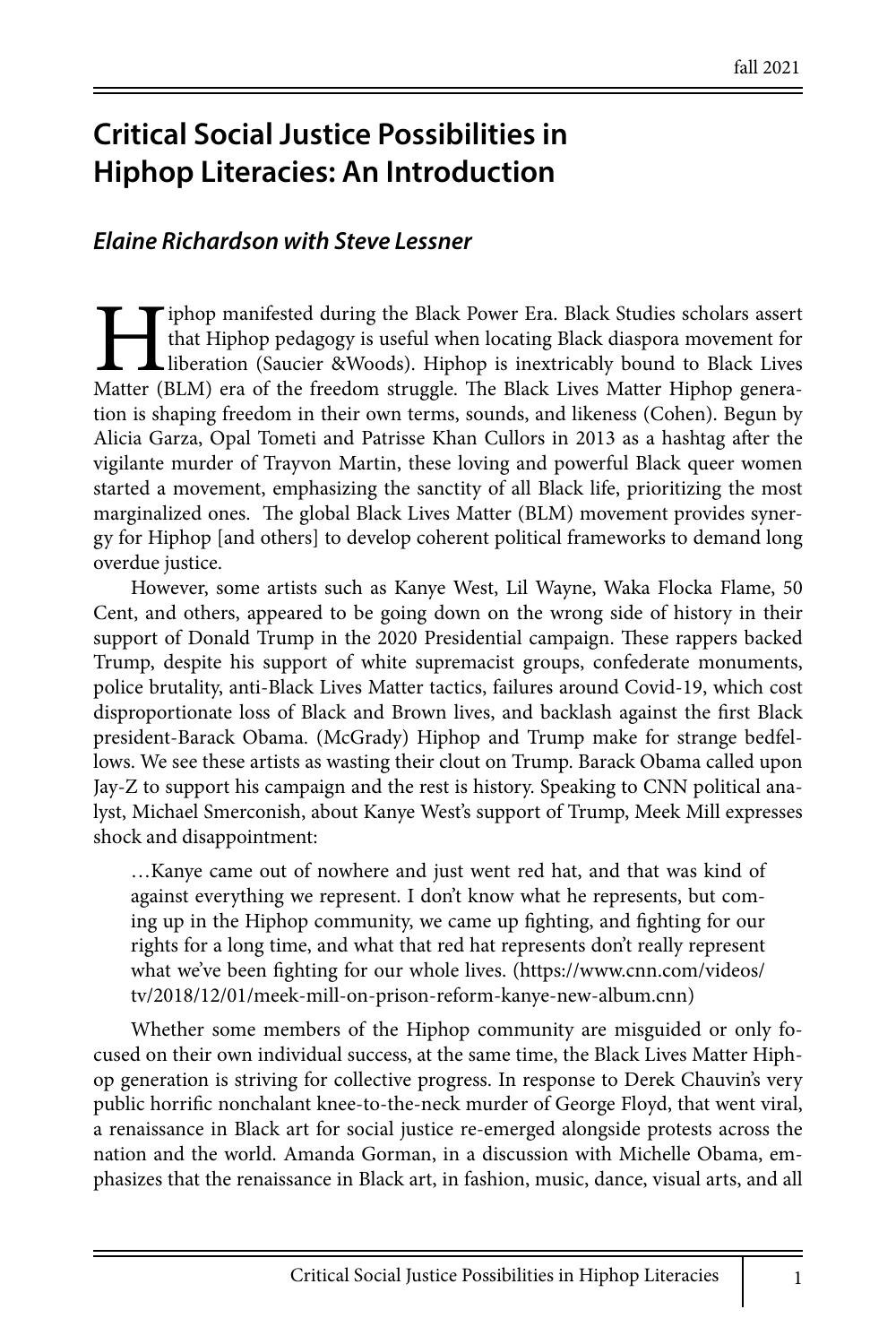forms of human expression, is historical, grounded in the Black experience and inextricably linked to Black Lives Matter becoming the largest social movement.

With regard to visual arts, producer, entrepreneur and one of the founders of Verzuz, Kasseem Dean aka Swiss Beats is working to disrupt the art world. He has been pushing the millionaires and billionaires of the Hiphop generation to own the culture rather than only creating it. Swiss is a graduate of the Harvard Business School and sits on the Boards of art museums and galleries in the U.S. and in London. Along with his wife, Alicia Keyes, Kanye West, Jay-Z and Beyonce, Sean Combs and others, he is a collector of Black art and seeks to cultivate the importance of collecting even among non-wealthy Black people. Swiss founded the "No Commission" Art Fair. In this space and others Swiss provides a venue for Black visual artists to exhibit and retain 100% of their sales. He is also organizing around the issue of royalties for visual artists as is the practice in 70 other countries throughout the world. If this change comes, Black artists will be able to profit for any resales of their work during their lifetime. As Yvonne Bynoe states, Swiss is among the new "generation of African-American art collectors and patrons [who] are shaking up the art world. They embody the ethos of Hip Hop culture: Succeeding in a world not designed for you by reconfiguring it." (https://www.blackartinamerica.com/index.php/2021/05/04/ how-the-hip-hop-generation-is-disrupting-the-art-world/)

With regard to music, there will always be artists that bring a strong message. Roc Nation released an album of songs about revolution, police brutality, genocide, racism, and more on *Reprise,* with music by various artists such as Ambre, Rapsody, Vic Mensa, Ant Clemons, King Mel, Sebastian Kole and others. Tobe Nwigwe and his team dropped a short and powerful EP, *Pandemic Project*, showcasing ear and mind-opening Hiphop beats and rhymes such as "I Need You To" urging listeners to become familiar with the evidence surrounding the murders of Breonna Taylor and Elijah McCain and demand their killers be brought to justice. *Pandemic Project* is a Black empowerment EP featuring tunes such as "Make it Home," which is basically a prayer song for Black people to make it home alive. But if by chance in this white supremacist world we do not make it back to our hood, our nappy heads will make it to heaven, to our "nappy headed Christ." The overall message of "Fresh Air" is to guard one's soul, breathe, seek truth and one's best self. "Try Jesus" is a humorous critique of the Christian non-violent teaching, to turn the other cheek. In "Hip-hop Has Been Standing Up for Black Lives for Decades: 15 Songs and Why They Matter," Zaru and Brown survey songs from 1982-2020 that address Black experiences through memorable lyrics rooted in protest: dreams, suffering, rage, hunger, joy, survival, and unity.

In 2015, Janelle Monae released the protest song "Hell You Talmbout" with the Wondaland crew. The song admonishes listeners to say the names of Black people wrongfully killed by police and vigilantes. She performed the song in 2017 at the Women's March in Washington, DC. September 25, 2021 in collaboration with the African American Policy Forum Monae dropped another version, "#SayHerName (Hell You Talmbout)." This song features:

Kimberlé Crenshaw, Beyoncé, Alicia Keys, Chlöe x Halle, Tierra Whack, Isis V., Zoë Kravitz, Brittany Howard, Asiahn, Mj Rodriguez, Jovian Zayne, An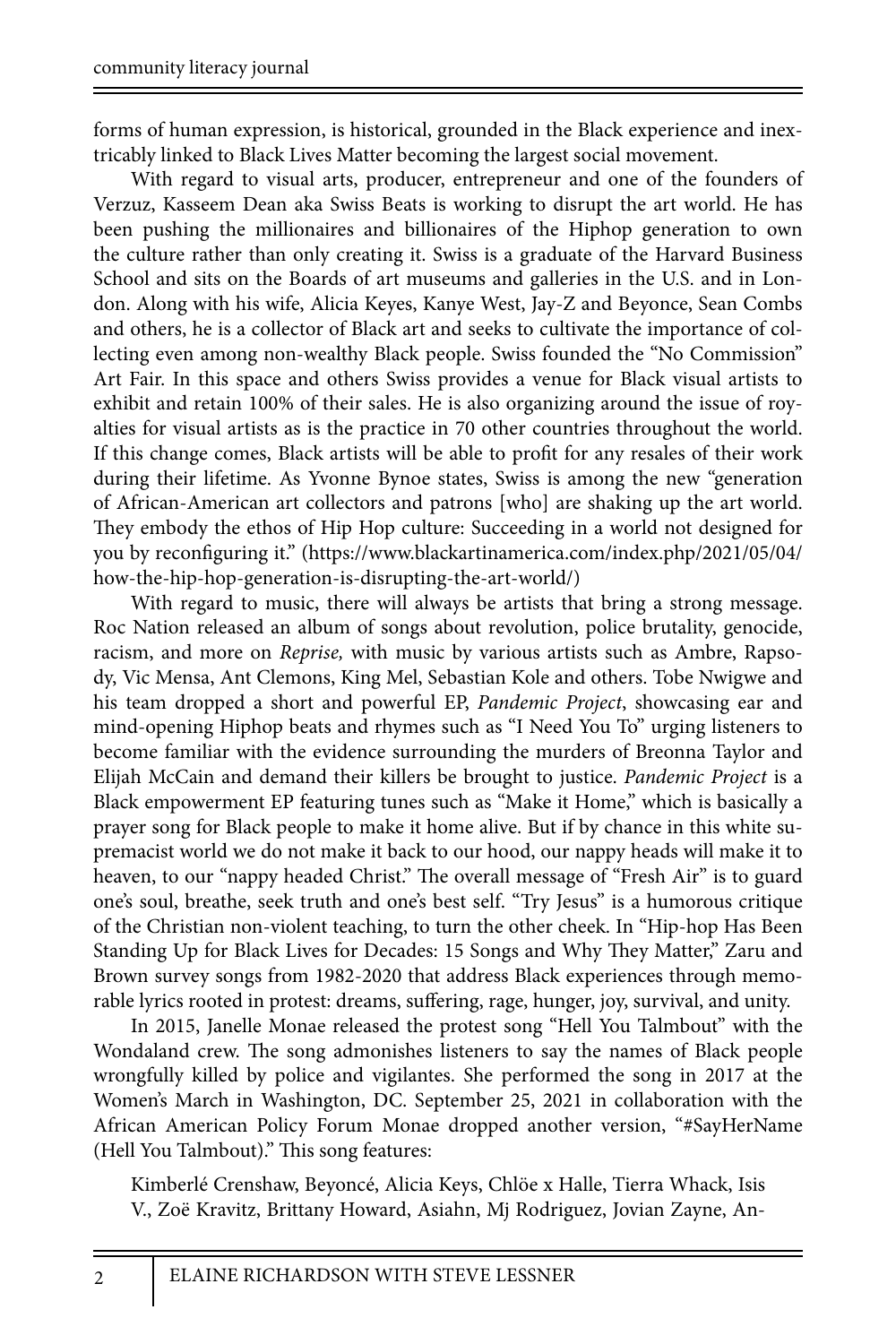gela Rye, Nikole Hannah-Jones, Brittany Packnett Cunningham and Alicia Garza. Through this song, these women unite — not just as entertainers and activists, but also as daughters — and aim to share the stories of our sisters who have died at the hands of police. (<https://tinyurl.com/yc2tue45>)

Collaborations between activists and artists have a long and impactful history in the Black freedom struggle. Tamika Mallory is an organizer, activist, author, speaker. She has a long history of organizing, including the 2017 Women's March, which she co-led. She co-founded Until Freedom, an organization that fights racial injustice. Jeezy features Tamika Mallory on the song "Oh Lord." It is built around bluesy and soulful vocals from "Trouble So Hard" by Vera Hall collected by ethnomusicologist Alan Lomax in 1937. Those vocals are mixed in with parts of Tamika Mallory's May 29th, 2020 speech in Minneapolis as part of the nationwide protest around George Floyd's murder. Tamika's words express heart felt rage and an exacting analysis of the state of perpetual emergency experienced by the Black community. In his raspy signature tone, Jeezy is flowing with straight facts. The song is history, culture, education and protest all (w)rapped together.

Tamika Mallory did a guest appearance on the 2021 Grammy show with Lil Baby of the song "The Bigger Picture." Lil Baby is a platinum selling award winning rapper, known for being a voice of the streets. Among his many powerful words and stories, included in the song, one of my favorites is: "I can't lie like I don't rap about killing and dope/But I'm telling my youngins to vote/I did what I did cause I didn't have no choice or no hope." It's important that Lil Baby used his platform to showcase Tamika Mallory and her message to the multi-racial and 8.8 million viewers of the Grammy audience. She directed some of her words to President Joe Biden, demanding justice, equity, policy and spoke of the hell Black people have been catching for over 400 years. As equally important as hard-hitting words, Hiphop is all about fashion and style. In addition to her words and staged protest, Tamika's presentation was enhanced by the fly outfit she wore. In a conversation with Tamron Hall "Tamika Mallory Was Afraid That Her Grammys Performance Would Be Edited," Tamika discussed that she always partners with designers who have a commitment to the cause, such as Vietnamese designer, Cong Tri. There is power in unity.

Looking briefly at the Hiphop community performing other actions for social change, Meek Mill and Jay-Z partnered with New England Patriots' owner, Robert Kraft, Philadelphia 76ers' partner, Michael Rubin, Brooklyn Nets partner, Clara Wu Tsai among others to start REFORM Alliance. They appointed political commentator, Van Jones, as the organization's CEO. REFORM Alliance aims to halt the cycle of the criminal justice system that keeps people on parole and probation, for violations, such as popping wheelies on one's motor bike, or misdemeanor assault, and returning people to jail and in the system for extended terms. (France) This is what happened to Meek Mill, who has become somewhat of a poster case for prison reform. Meek Mill's release from prison is the result of #FreeMeekMill movement involving organizations such as the Color of Change, on the ground supporters, as well as celebrities and sports stars such as LeBron James, Questlove, T.I., Philadelphia Eagles players, Colin Kaepernick, and of course Jay-Z, who penned a *New York Times* Op-ed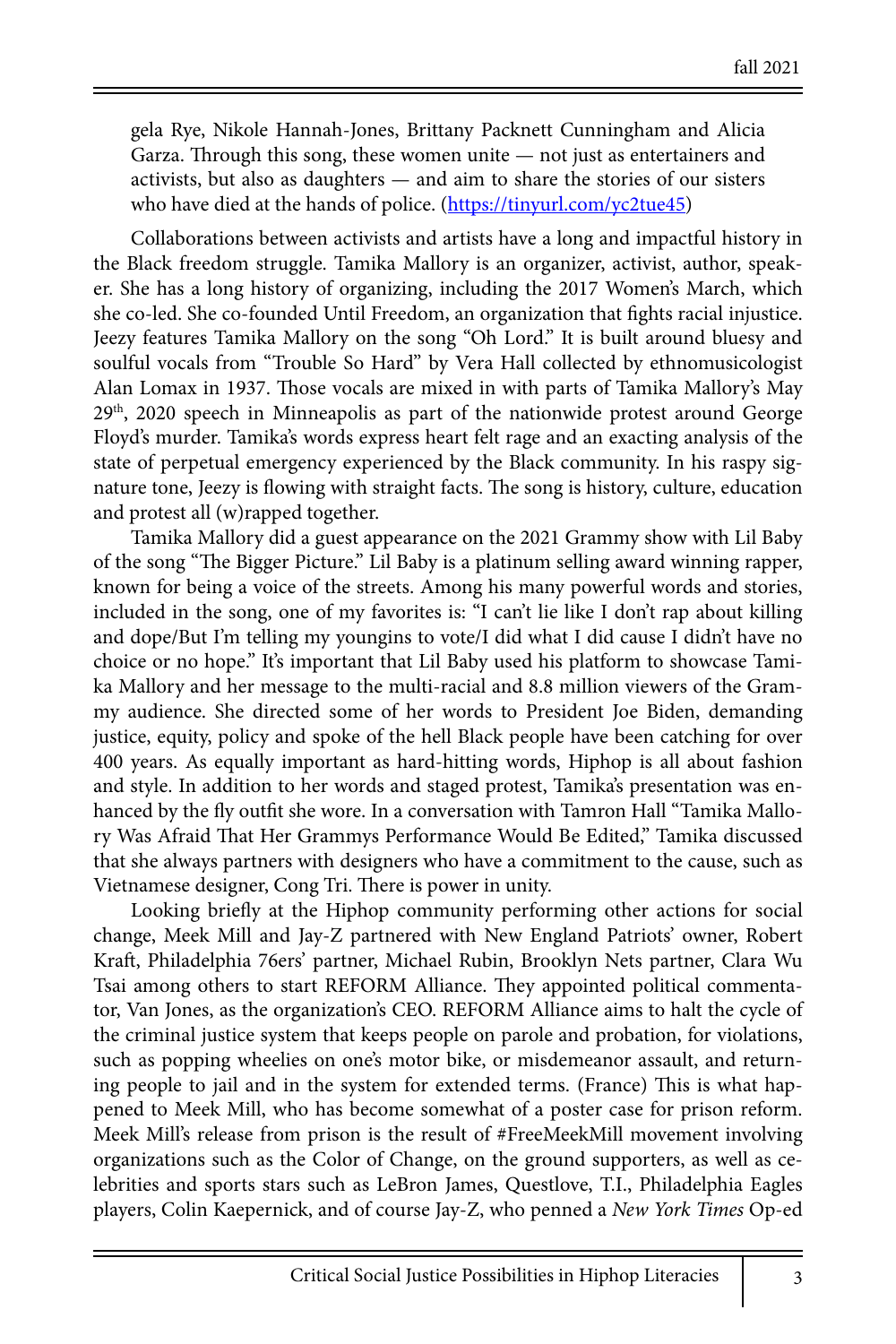"The Criminal Justice System Stalks Black People Like Meek Mill." In September of 2020, Mill and Jay-Z's organization have realized some change beyond Meek's release from prison. REFORM Alliance successfully advocated for California law to reduce probation: for misdemeanors one year, and two years for felonies. In January 2021, three bills were passed in Michigan. "Michigan had the sixth highest rate of probation supervision in the country. Now that Governor Gretchen Whitmer signed the bills into law, Michigan is on pace to decrease the state's overall caseloads by 8.4 percent." (Aniftos)

It is interesting to imagine possibilities for transformation if REFORM Alliance and Jay-Z linked their platform and resources to organizers such as Mariame Kaba and Ruthie Wilson Gilmore. In thinking about prison reform vs. prison abolition, Kaba asserts:

While some offer calls for reform, such calls ignore the reality that an institution grounded in the commodification of human beings, through torture and the deprivation of their liberty, cannot be made good. The logic of using policing, punishment, and prison has not proven to address the systemic causes of violence. It is in this climate that we argue that abolition of the prison-industrial complex is the most moral political posture available to us. Because the deconstruction of the American system of mass incarceration is possible, and it is time. (25)

As Alicia Garza observes, it takes organized movement of those affected to create lasting social change:

The real story behind any successful movement is many people coming together to create the change they want to see in the world. This truth has been obscured by popular narratives of successful social change that tend to revolve around the courageous actions and moral clarity of one person, usually a cisgender heterosexual man(212).

This seems to describe Ice Cube's approach with *A Contract with Black America* (CWBA) [\(contractwithblackamerica.us/wp-content/uploads/CWBA-Full-Contract.](file:///C:\Users\richardson.486\Documents\Hip%20Hop%20Conference\2021%20Hiphop%20Literacies%20Special%20Issue\From%20Qiana%20All_THREE_in_one_email\contractwithblackamerica.us\wp-content\uploads\CWBA-Full-Contract.pdf) [pdf](file:///C:\Users\richardson.486\Documents\Hip%20Hop%20Conference\2021%20Hiphop%20Literacies%20Special%20Issue\From%20Qiana%20All_THREE_in_one_email\contractwithblackamerica.us\wp-content\uploads\CWBA-Full-Contract.pdf) ). As Ice Cube explains, in an interview with journalist, Roland Martin, he set out to create a bi-partisan initiative to make whichever party that got into power (Democratic or Republican in the 2020 election) work to repair oppression of Blacks as a protected group. He developed the CWBA after the George Floyd killing and social protests and aimed to make concrete demands(Ice Cube Interview). The CWBA received criticism for omitting important entities of Black community (e. g. Black women, queer people, undocumented people, and more), and received negative evaluation from many for being seen as working with the Trump Administration. Though Ice Cube has since added a section on Black women, it is problematic to create a comprehensive document.

Roland Martin introduced Ice Cube to Alicia Garza during Cube's interview. Garza explained to him that his approach of going to the Trump Administration to make a transaction was misguided, and that it would be more productive if he shared his platform and joined forces with organizations such as hers (Black2theFuture.Org),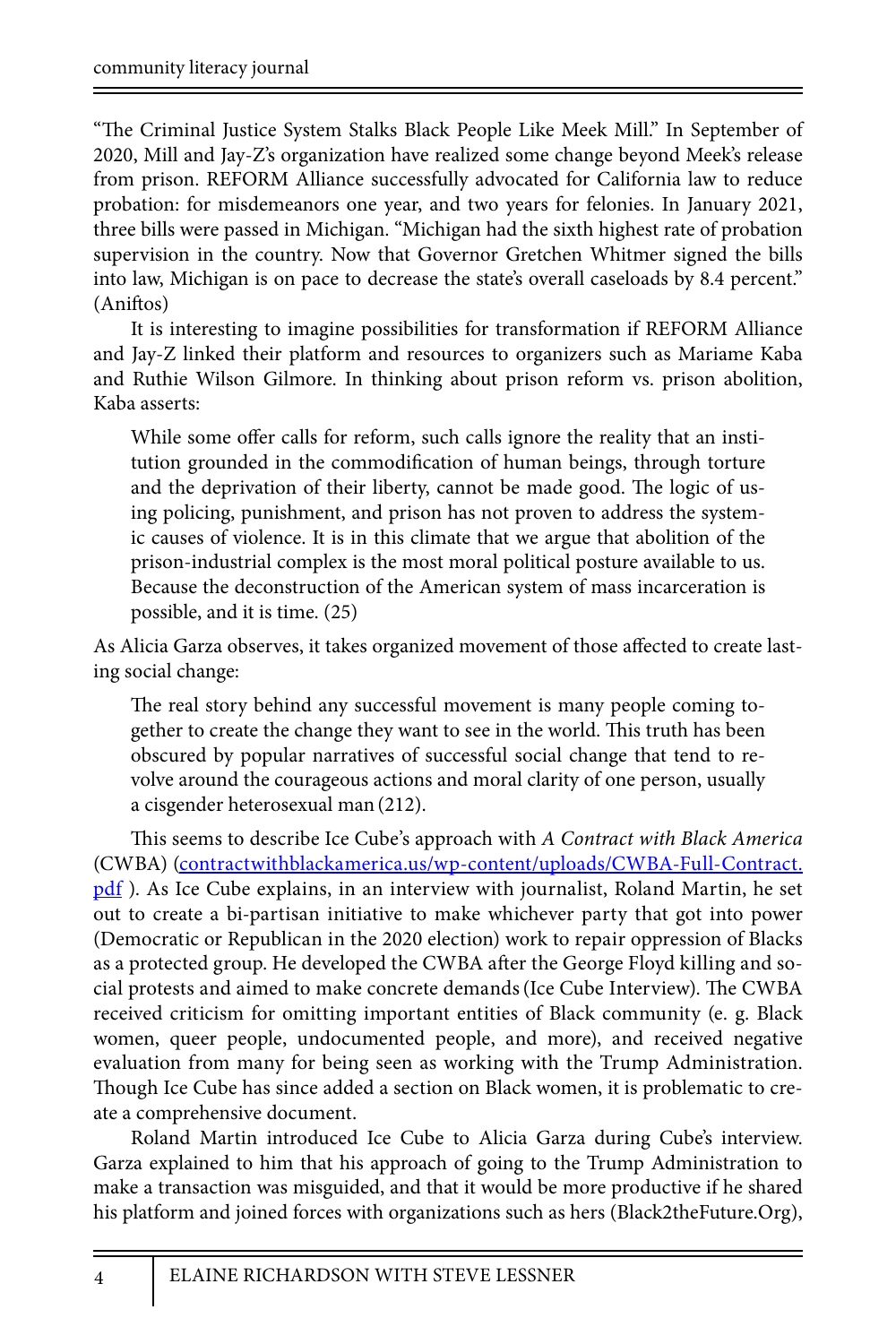to bring many thousands together in the power of organized movement. Hopefully, Garza and Cube get together.

There are countless examples of critical social justice work and possibilities underway in the Hiphop community, too many to name, as well as many that we are not aware of. Our aim is to shine light on the work that abounds in the midst of the twin pandemics by scholars, educators, activists and artists. Hiphop is the people. There's power in the people. Critical social justice possibilities in Hiphop literacies is about possibilities in people. As educators, we cannot best serve those we do not love. Love is critical. In that spirit, we proudly present the four articles that comprise this special issue.

Elaine Richardson's 'She Ugly': Black Girls, Women in Hiphop and Activism-Hiphop Feminist Literacies Perspectives" draws upon Hiphop feminism, studies of Black girlhood, and Black women and girls' literacies to illuminate the layered and violent narratives that shape society's treatment of Black women and girls, what these narratives look like in everyday life, how they are taken up and negotiated in different social spheres, such as an afterschool club for Black middle school girls and the platforms and artistry of women Hiphop artists and creatives. Richardson considers what activism is possible through juxtaposing Black girls as emerging creatives, celebrity corporate artist activists Nicki Minaj and Cardi B, independent activist artists such as Noname and dream hampton. Given the far-reaching representations of Black women and girls in popular culture, the art, lives and platforms of women in Hiphop are critical sites to understanding complexities, strategies and possibilities for social change.

In "Higher Hussle: Nipsey's Post Hip Hop Literacies," Marquese McFerguson and Aisha Durham offer an analysis of Nipsey Hussle and the critical social justice Hiphop literacies he performed, through the ways he stood against the white-owned mainstream music industry and the roles ascribed to Black men. Through owning his music, its production and distribution, building a business in his community and investing in its people, Hussle demonstrates an emancipated Blackness through economics, creative Black political empowerment, and literacy in the collective interest of Black people. Hussle imagined radical change from the bottom-up, drawing upon his Black diaspora identity (Eritrean and Los-Angeles), his other outlawed identity (as a former gang banger with insight into gang life as a mode of survival in the hood), and a successful self-made independent artist. McFerguson and Durham also show Nipsey's attunement to the interiority of Black masculinity, exposing the fullness of Black life, as his music and commentary drops the mask and rescripts the hardcore street Black male rapper, to expose structural conditions. In these ways Nipsey demonstrates a higher hussle.

Drawing from books written by Hiphop artists, Hiphop documentaries, song lyrics and interviews with Hiphop educators and scholars, Toby Jenkins distills nine Hiphop-centered values, beliefs, attitudes, and behaviors clustered around approach, drive, and posture, that educators must develop to be literate in contemporary global culture. In this article, entitled "Free Your Mind and Your Practice Will Follow: Exploring Hip-Hop Habits of Mind as a Practice of Educational Freedom," Jenkins ar-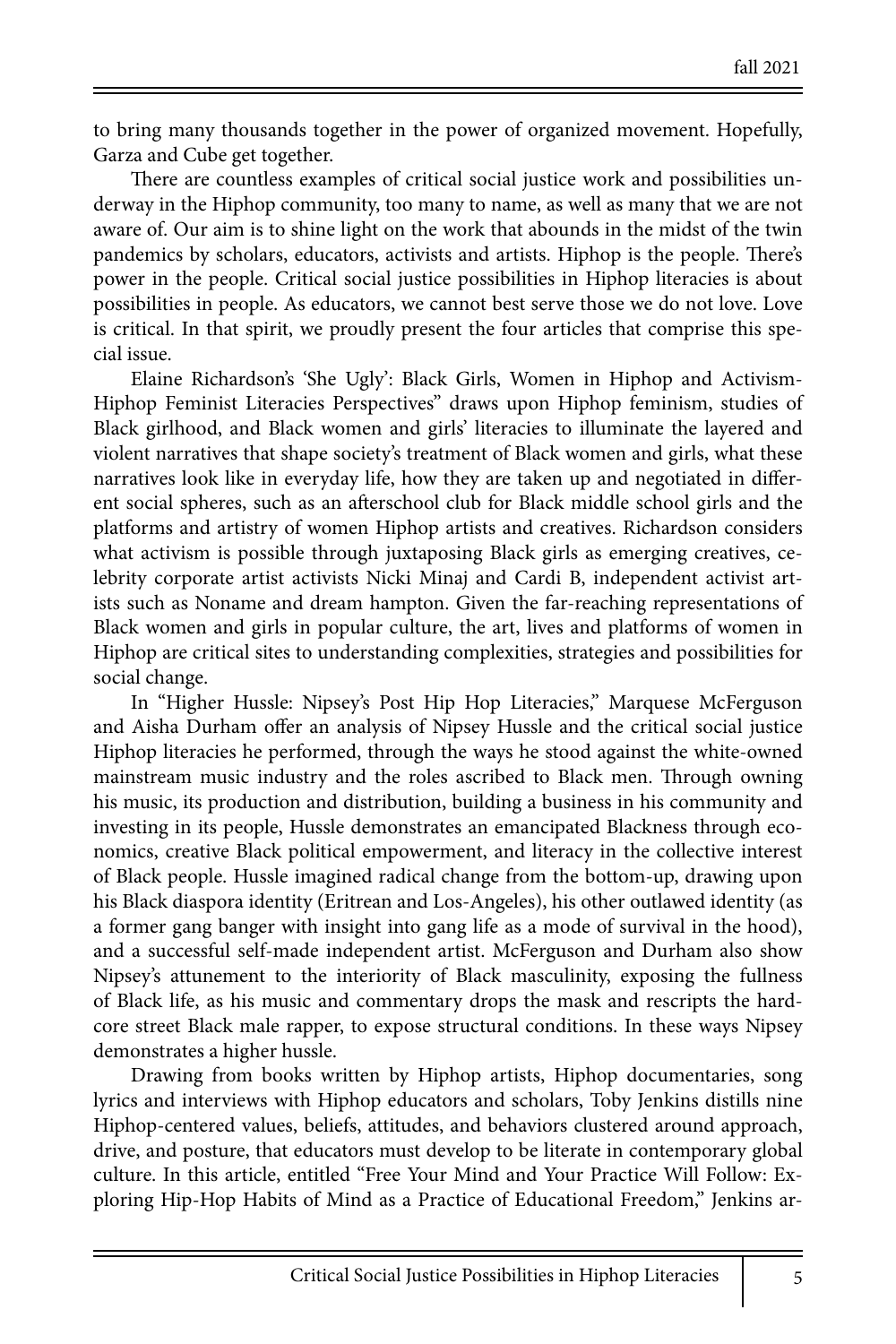gues that "The messages and deeper forms of understanding derived from the perspectives, actions, and behaviors of hip-hop community members can be seen as a social justice possibility because they build efficacy among communities that have been culturally miseducated." She contends that for far too long, Hiphop pedagogies have been seen as central to the success of Black and Brown students, when educators themselves must be centered in Hiphop as a professional mindset in their own lives. Jenkins asserts that a hip-hop mindset is beneficial to educators because it can also help them to explore possibilities, imagine new realities, and feel more free to bring all of who they culturally are into their professional practice. The "Hip-Hop mindset" is a way of thinking and being that can help bridge communities with the core outcome being collective responsibility for social justice.

Tessa Brown's "'The Art of Truth in Things': Confronting Hiphop Illiteracies in Writing Classrooms at Predominantly White Colleges and Universities" examines her research on Hiphop composition pedagogy at a predominantly white university. As a young queer white Jewish woman graduate student, striving to show up for social and racial justice, Brown's goal was to engage students in the global phenomenon of Hiphop, celebrate Black cultural practices, critically examine exploitation, misrepresentation and appropriation of Black culture and people, by corporate music conglomerates and American capitalism, expand students' writing identities, and prime them for transformation of their ideologies around anti-Blackness, with an eye toward social change. Brown used Hiphop songs, videos, and scholarship that engaged themes of literacy, discourse, the writing process, citation use, and Black Language with non-Hiphop texts from writing studies. Her collaborating researcher focused more on Hiphop culture, rappers as writers, thinkers, and rhetors, highlighting their lyrics, sonic tapestry, visuals, and context. Combined they taught 4 courses centered in Hiphop composition pedagogy, in which students wrote essays, research papers, did close readings, and in Brown's course, wrote literacy narratives.

Through student exit interviews, Brown found that her course design did not provide opportunities for her students to reflect on their own raced and gendered identities, producing a colorblind classroom environment, which for the most part, left students inadequately positioned to significantly discuss the very topics she hoped they would critically process: anti-Blackness, systemic racism, and Black cultural resilience, resistance, compliance, and critical negotiation of the American systems of racism, sexism, capitalism and empire. From her students of color, she learned that the course seemed more geared toward helping white students develop a critical lens for understanding their consumption of a steady diet of stereotypes of commodified Hiphop AND rappers' resistance and resilience. Further, she found that students needed critical sociolinguistic grounding in Black and Hiphop language to truly appreciate Hiphop. Brown asserts that Hiphop composition pedagogy must be anchored in reflexivity, that allows students to locate themselves with regard to power, to promote collective solidarity building, and not individual achievement.

Dr. E would like to thank the CLJ Editors Veronica and Paul for their patience and support through the process of putting this special issue together. Thanks also go out to the reviewers Crystal Endsley, Beth Godbee, Lauren Leigh Kelly, Steve Lessner,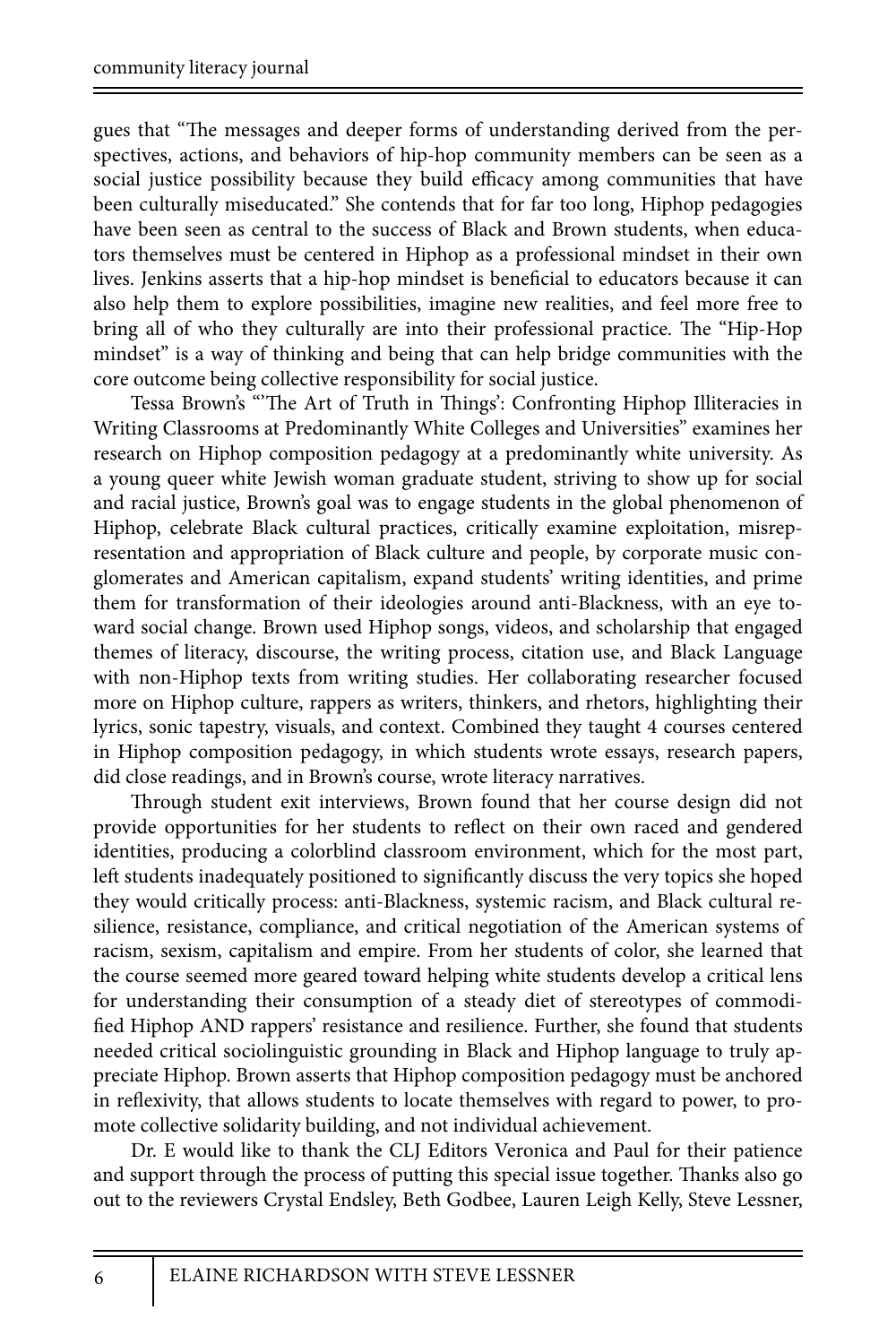Heidi Lewis, Gwendolyn Pough, and Qiana Cutts. Copyeditor: Dr. Qiana M. Cutts, Assistant Professor, Department of Counseling, Educational Psychology and Foundations, Mississippi State University. qmc24@msstate.edu.

### *Works Cited*

- Aniftos, Rania. "Michigan Passes Prison Reform Laws Supported by Meek Mill & Jay-Z's REFORM Alliance," *Billboard Magazine*. Billboard.com. January 4, 2021. Accessed November 24, 2021. [https://www.billboard.com/music/rb-hip-hop/](https://www.billboard.com/music/rb-hip-hop/michigan-prison-reform-laws-meek-mill-jay-z-reform-alliance-9506880/) [michigan-prison-reform-laws-meek-mill-jay-z-reform-alliance-9506880/](https://www.billboard.com/music/rb-hip-hop/michigan-prison-reform-laws-meek-mill-jay-z-reform-alliance-9506880/)
- Bynoe, Yvonne. "How the Hip Hop Generation is Disrupting the Art World," BlackArtInAmerica.com *Black Art In America.* Accessed November 22, 2021. [https://www.blackartinamerica.com/index.php/2021/05/04/how-the-hip-hop](https://www.blackartinamerica.com/index.php/2021/05/04/how-the-hip-hop-generation-is-disrupting-the-art-world/))[generation-is-disrupting-the-art-world/](https://www.blackartinamerica.com/index.php/2021/05/04/how-the-hip-hop-generation-is-disrupting-the-art-world/))
- Cohen, Cathy J. "Afterword: When Will Black Lives Matter: Neoliberalism, Democracy, and the Queering of American Activism in the Post-Obama Era," Nielson, Erik, and Travis L. Gosa, editors. *The Hip Hop & Obama Reader*. Oxford University Press, 2015. pp. 280-290.
- Cube, Ice. *The Contract with Black America*. Written with Introduction by Darrick Hamilton, and input from other experts. [https://contractwithblackamerica.us/](https://contractwithblackamerica.us/wp-content/uploads/CWBA-Full-Contract.pdf) [wp-content/uploads/CWBA-Full-Contract.pdf](https://contractwithblackamerica.us/wp-content/uploads/CWBA-Full-Contract.pdf) Accessed October 15, 2020. Accessed November 15, 2021, added Sports Initiative and Concerns Regarding Black Women.
- Cube, Ice. *Ice Cube Responds to Critics, Addresses Work on Trump's Platinum Plan, Looks to Set Record Straight.* Interview Conducted by Roland Martin. Uploaded by Roland Martin, October 15, 2020. <https://youtu.be/vTWTThnXTqA>
- France, Lisa. "Jay-Z and Meek Mill Launch Prison Reform Organization," cnn.com April 21, 2019. Accessed November 24, 2021. [https://www.cnn.com/2019/01/24/](https://www.cnn.com/2019/01/24/entertainment/jay-z-meek-mill-prison/index.html) [entertainment/jay-z-meek-mill-prison/index.html](https://www.cnn.com/2019/01/24/entertainment/jay-z-meek-mill-prison/index.html)
- Garza, Alicia. *The Purpose of Power: How We Come Together When We Fall Apart*. One World/Random House, 2020.
- Jay-Z. "The Criminal Justice System Stalks Black People Like Meek Mill," NewYorkTimes.com *New York Times*, November 11, 2017. Accessed November 24, 2021. [https://www.nytimes.com/2017/11/17/opinion/jay-z-meek-mill-probation.](https://www.nytimes.com/2017/11/17/opinion/jay-z-meek-mill-probation.html) [html](https://www.nytimes.com/2017/11/17/opinion/jay-z-meek-mill-probation.html)
- Jeezy feat. Tamika Mallory. "Oh Lord," YJ Music, Inc., Under Exclusive License to Def Jam Recordings, a Division of UMG Recordings, 2020.
- Kaba, Mariame. *We Do This Til We Free Us: Abolitionist Organizing and Transforming Justice*. Haymarket Books, 2021.
- Lil Baby feat. Tamika Mallory. "The Bigger Picture" Grammy Performance. March 15, 2021. Accessed November 22, 2021. [https://youtu.be/zK3PQ\\_KY\\_0s](https://youtu.be/zK3PQ_KY_0s)
- McGrady, Clyde. "Some Famous Rappers Backed Trump's Campaign. Did it Matter?" WashingtonPost.Com. *Washington Post*, November 20, 2020. Accessed November 22, 2021. [https://www.washingtonpost.com/lifestyle/rappers-trump-maga-](https://www.washingtonpost.com/lifestyle/rappers-trump-maga-ice-cube-lil-wayne-lil-pump/2020/11/19/f4aec62e-2316-11eb-8599-406466ad1b8e_story.html)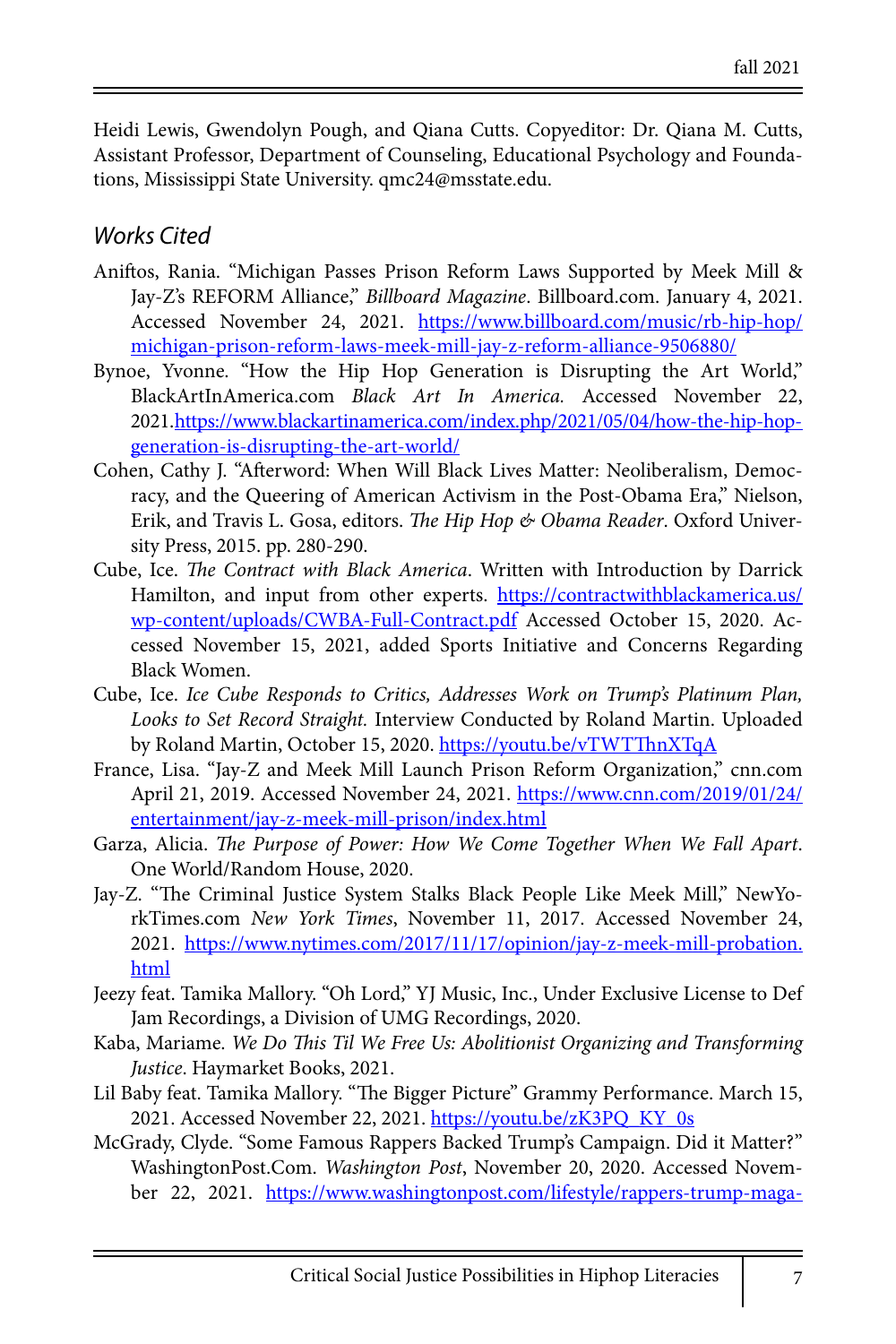[ice-cube-lil-wayne-lil-pump/2020/11/19/f4aec62e-2316-11eb-8599-406466ad-](https://www.washingtonpost.com/lifestyle/rappers-trump-maga-ice-cube-lil-wayne-lil-pump/2020/11/19/f4aec62e-2316-11eb-8599-406466ad1b8e_story.html)[1b8e\\_story.html](https://www.washingtonpost.com/lifestyle/rappers-trump-maga-ice-cube-lil-wayne-lil-pump/2020/11/19/f4aec62e-2316-11eb-8599-406466ad1b8e_story.html)

- Mallory, Tamika. *Tamika Mallory Was Afraid That Her Grammys Performance Would Be Edited*, Interview Conducted by Tamron Hall. Uploaded by Tamron Hall Show. April 30, 2021. Accessed November 23, 2021. <https://youtu.be/yPBCSXb6Xcw>
- Mill, Meek. "Meek Mill on Criminal Justice Reform, Kanye, New Album." Interview Conducted by Michael Smerconish. [https://www.cnn.com/videos/tv/2018/12/01/](https://www.cnn.com/videos/tv/2018/12/01/meek-mill-on-prison-reform-kanye-new-album.cnn) [meek-mill-on-prison-reform-kanye-new-album.cnn](https://www.cnn.com/videos/tv/2018/12/01/meek-mill-on-prison-reform-kanye-new-album.cnn) Accessed November 28, 2021.
- Monae, Janelle and Wondaland Artist Collective. *Hell You Talmbout.* Wondaland Records. August 13, 2015.
- Monae, Janelle and African American Policy Forum. *#SayHerName: Hell You Talmbout*, [feat. Prof. Kimberlé Crenshaw, Beyoncé, Alicia Keys, Chloe x Halle, Tierra Whack, Isis V., Zoë Kravitz, Brittany Howard, Asiahn, Mj Rodriguez, Jovian Zayne, Angela Rye, Nikole Hannah-Jones, Brittany Packnett-Cunningham, Alicia Garza] Accessed November 24, 2021. <https://www.youtube.com/watch?v=kQbeUN-IfyQ>

Nwigwe, Toby. *The Pandemic Project*. August 2020.

- Obama, Michelle. "'Unity With Purpose.' Amanda Gorman and Michelle Obama Discuss Art, Identity and Optimism," *Time Magazine*, February 4, 2021. Accessed November 22, 2021. [https://time.com/5933596/amanda-gorman-mi](https://time.com/5933596/amanda-gorman-michelle-obama-interview/?fbclid=IwAR1b_KcChYhCU-MwzzqIIg-hCPINi0J4f_2cP5fdOih_7228SGpcaXm5LOI)[chelle-obama-interview/?fbclid=IwAR1b\\_KcChYhCU-MwzzqIIg-hCPINi-](https://time.com/5933596/amanda-gorman-michelle-obama-interview/?fbclid=IwAR1b_KcChYhCU-MwzzqIIg-hCPINi0J4f_2cP5fdOih_7228SGpcaXm5LOI)[0J4f\\_2cP5fdOih\\_7228SGpcaXm5LOI](https://time.com/5933596/amanda-gorman-michelle-obama-interview/?fbclid=IwAR1b_KcChYhCU-MwzzqIIg-hCPINi0J4f_2cP5fdOih_7228SGpcaXm5LOI)
- *Reprise.* A Roc Nation Album, Featuring Various artists. 2020.
- Saucier, P. Khalil and Tryon Woods. "Hip Hop Studies in Black." *Journal of Popular Music Studies*, Volume 26, Issue 2–3, 2014, pp. 268–294.
- Zaru, Deena and LaKeia Brown. "Hip Hop Has Been Standing Up for Black Lives for Decades: 15 Songs and Why They Matter," abcnews.go.com July 12, 2020. Accessed November 27, 2021. [https://abcnews.go.com/Entertainment/](https://abcnews.go.com/Entertainment/hip-hop-standing-black-lives-decades-15-songs/story?id=71195591) [hip-hop-standing-black-lives-decades-15-songs/story?id=71195591](https://abcnews.go.com/Entertainment/hip-hop-standing-black-lives-decades-15-songs/story?id=71195591)

#### *Author Bios*

Elaine Richardson aka Dr. E is Professor of Literacy Studies at The Ohio State University, Columbus, where she teaches in the Department of Teaching and Learning. Her books include *African American Literacies* (Routledge, 2003), focusing on teaching writing from the point of view of African American Language and Literacy traditions, *Hiphop Literacies* (Routledge, 2006), a study of Hiphop language use as an extension of Black folk traditions, and *PHD (Po H# on Dope) to Ph.D.: How Education Saved My Life* (New City Community Press, 2013), an urban educational memoir that chronicles her life from drugs and the street life to the university. Richardson has also co-edited two volumes on African American rhetorical theory, *Understanding African American Rhetoric: Classical Origins to Contemporary Innovations* (Routledge, 2003) and *African American Rhetoric(s): Interdisciplinary Perspectives* (Southern Illinois UP, 2004), and one volume on *Hiphop Feminism—Home Girls Make Some Noise* (Parker Publishing,